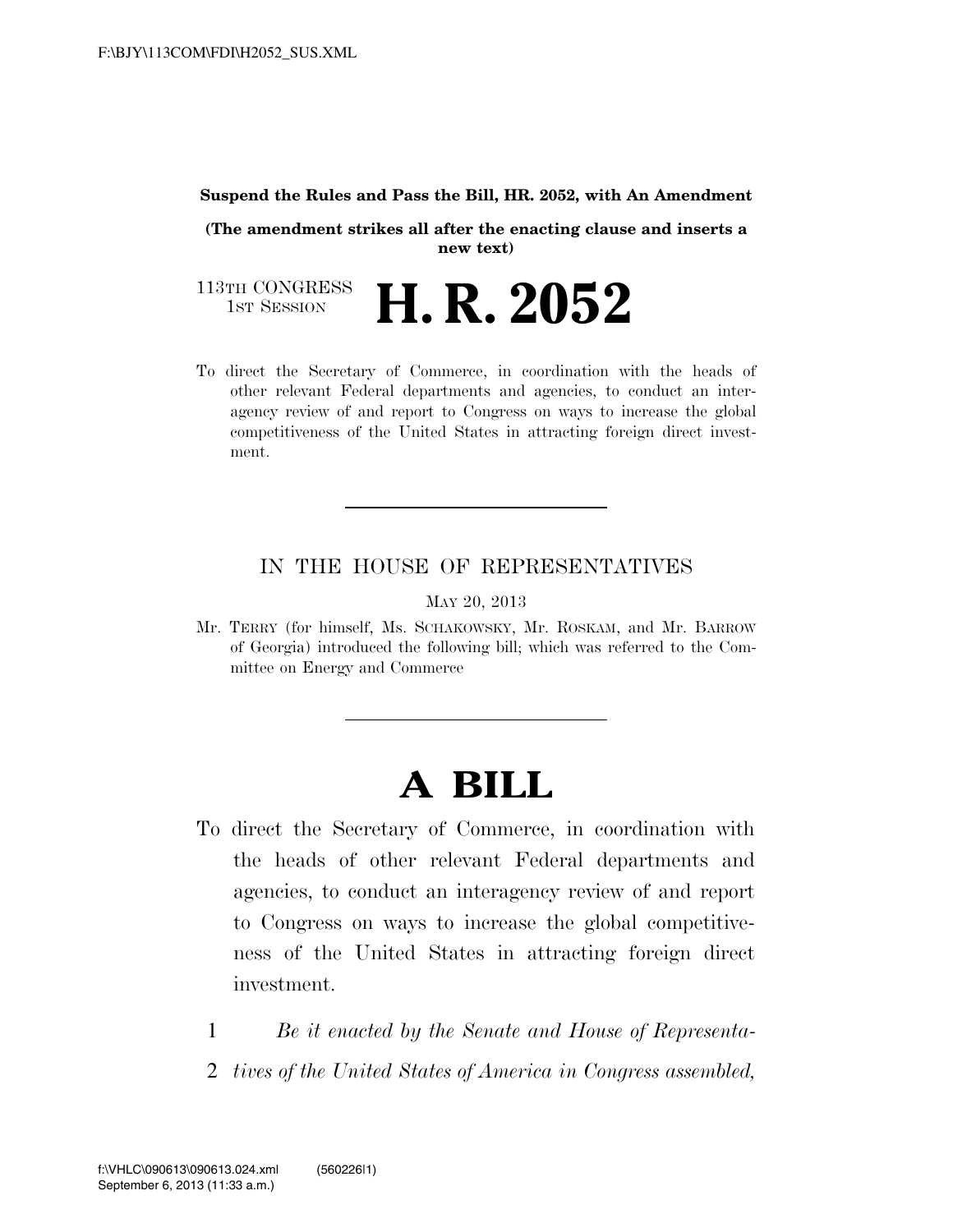$\mathfrak{D}$ 

## **SECTION 1. SHORT TITLE.**

 This Act may be cited as the ''Global Investment in American Jobs Act of 2013''.

### **SEC. 2. FINDINGS.**

Congress finds the following:

 (1) It remains an urgent national priority to improve economic growth and create new jobs.

 (2) National security requires economic strength and global engagement.

 (3) Businesses today have a wide array of choices when considering where to invest, expand, or establish new operations.

 (4) Administrations of both parties have con- sistently reaffirmed the need to promote an open in- vestment climate as a key to domestic economic prosperity and security.

 (5) The United States has historically been the largest worldwide recipient of foreign direct invest-ment but has seen its share decline in recent years.

 (6) The United States faces increasing competi- tion from other countries as it works to recruit in-vestment from global companies.

 (7) Foreign direct investment can benefit the economy and workforce of every State and Common-wealth in the United States.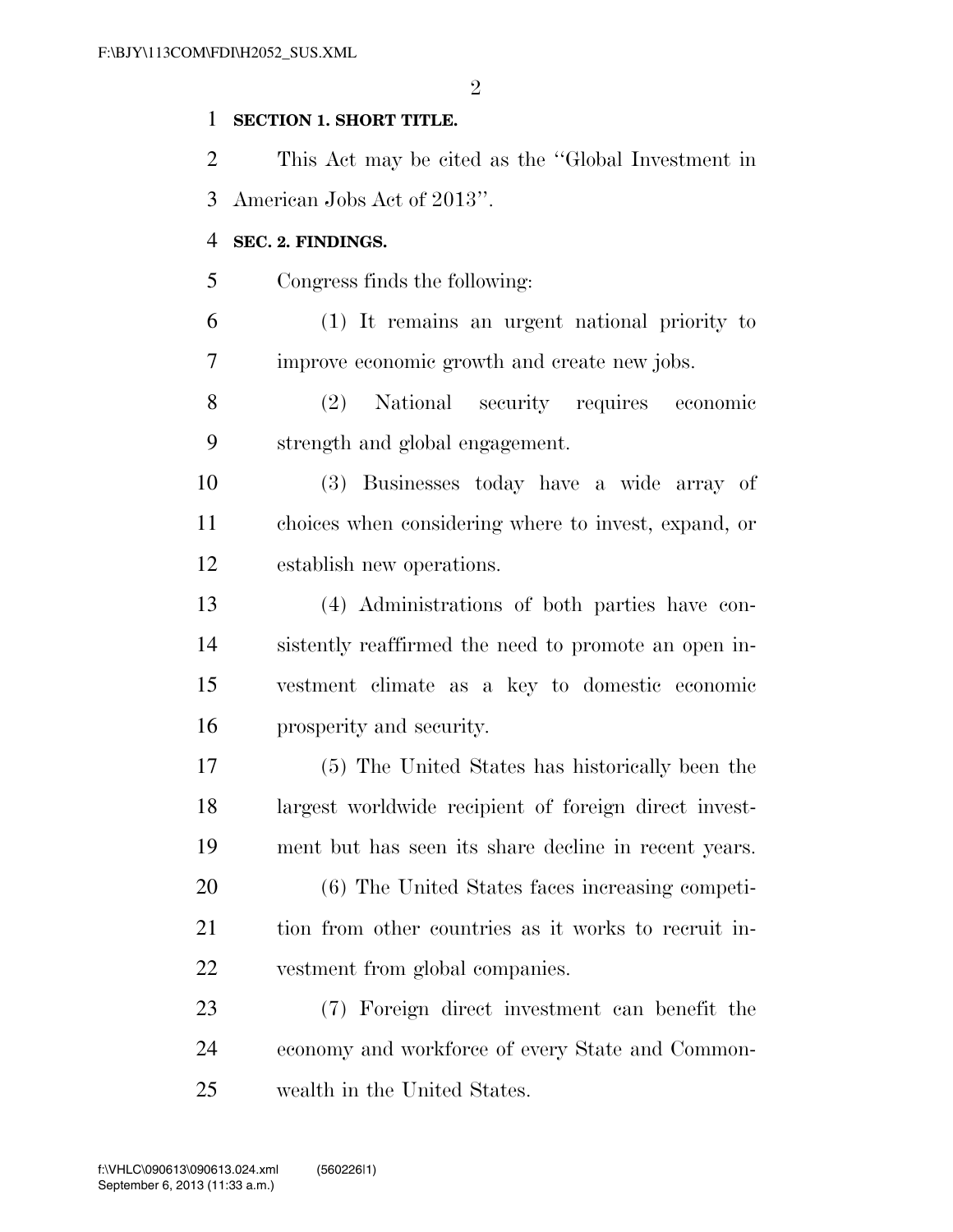| $\mathbf{1}$   | (8) According to the latest Federal statistics,    |
|----------------|----------------------------------------------------|
| $\overline{2}$ | United States subsidiaries of companies<br>the     |
| $\mathfrak{Z}$ | headquartered abroad contribute to the United      |
| $\overline{4}$ | States economy in a variety of important ways, in- |
| 5              | cluding by—                                        |
| 6              | (A) providing jobs for an estimated                |
| 7              | 5,600,000 Americans, with compensation that        |
| 8              | is often higher than the national private-sector   |
| 9              | average, as many of these jobs are in high-        |
| 10             | skilled, high-paying industries;                   |
| 11             | (B) strengthening the United States indus-         |
| 12             | trial base and employing nearly 15 percent of      |
| 13             | the United States manufacturing sector work-       |
| 14             | force;                                             |
| 15             | (C) establishing operations in the United          |
| 16             | States from which to sell goods and services       |
| 17             | around the world, thereby producing nearly 18      |
| 18             | percent of United States exports;                  |
| 19             | (D) promoting innovation with more than            |
| 20             | \$41,000,000,000 in annual United States re-       |
| 21             | search and development activities;                 |
| 22             | (E) paying nearly 14 percent of United             |
| 23             | States corporate income taxes; and                 |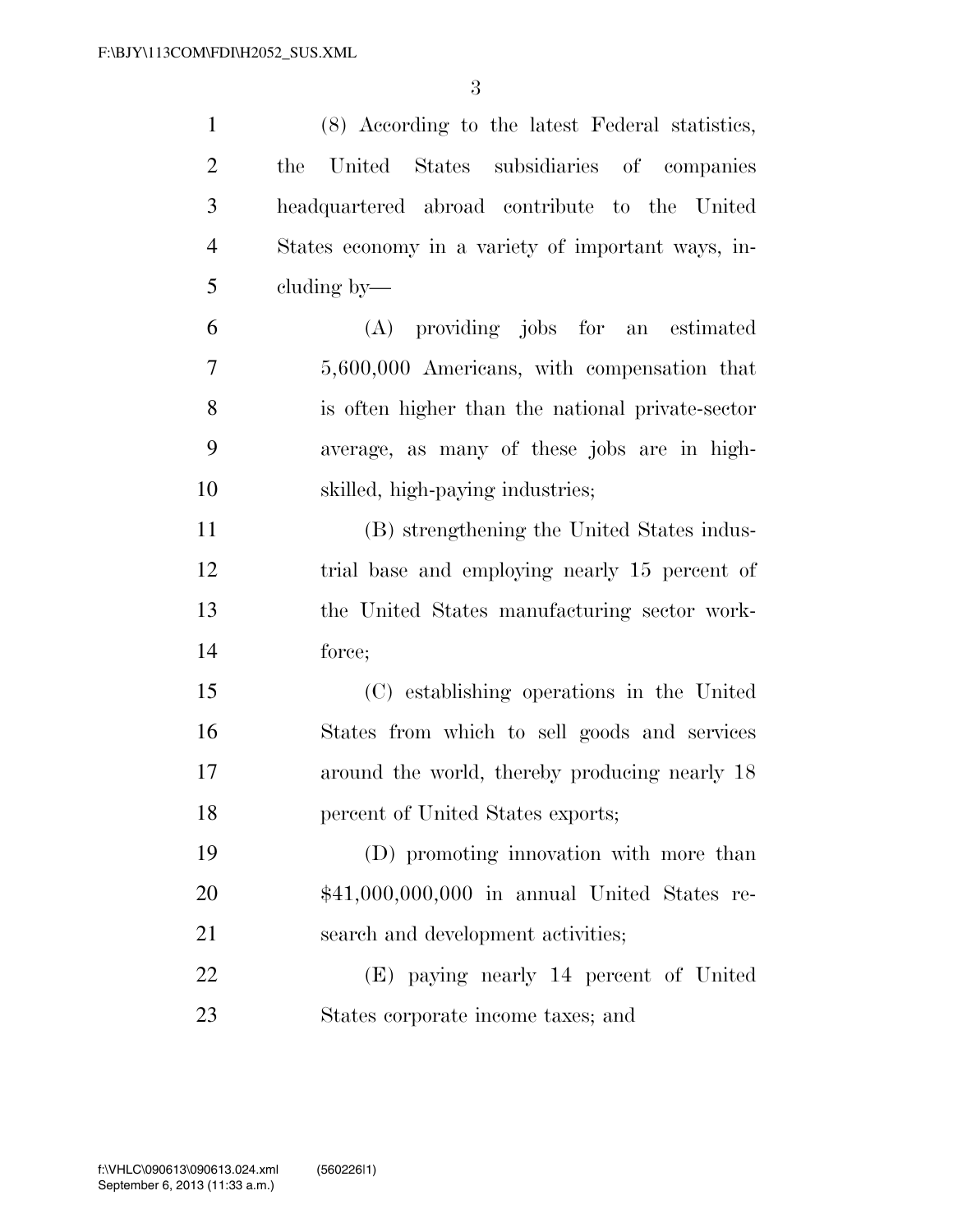| $\mathbf{1}$   | (F) purchasing goods and services from                 |
|----------------|--------------------------------------------------------|
| $\overline{2}$ | local suppliers and small businesses worth hun-        |
| 3              | dreds of billions of dollars annually.                 |
| $\overline{4}$ | $(9)$ These companies account for 5.8 percent of       |
| 5              | United States private sector gross domestic product.   |
| 6              | (10) The Department of Commerce has initia-            |
| 7              | tives in place to increase foreign direct investment.  |
| 8              | $(11)$ The President issued a statement in 2011        |
| 9              | reaffirming the longstanding open investment policy    |
| 10             | of the United States and encouraged all countries to   |
| 11             | pursue such a policy.                                  |
| 12             | (12) The President signed an executive order in        |
| 13             | 2011 to establish the SelectUSA initiative and ex-     |
| 14             | panded its resources and activities in 2012, so as to  |
| 15             | promote greater levels of business investment in the   |
| 16             | United States.                                         |
| 17             | (13) The President's Council on Jobs and Com-          |
| 18             | petitiveness in 2011 recommended the establishment     |
| 19             | of a National Investment Initiative<br>to attract      |
| 20             | $$1,000,000,000,000$ in foreign direct investment      |
| 21             | over five years.                                       |
| 22             | (14) Sound transportation infrastructure, a            |
| 23             | well-educated and healthy workforce, safe food and     |
| 24             | water, stable financial institutions, a fair and equi- |
| 25             | table justice system, and transparent and account-     |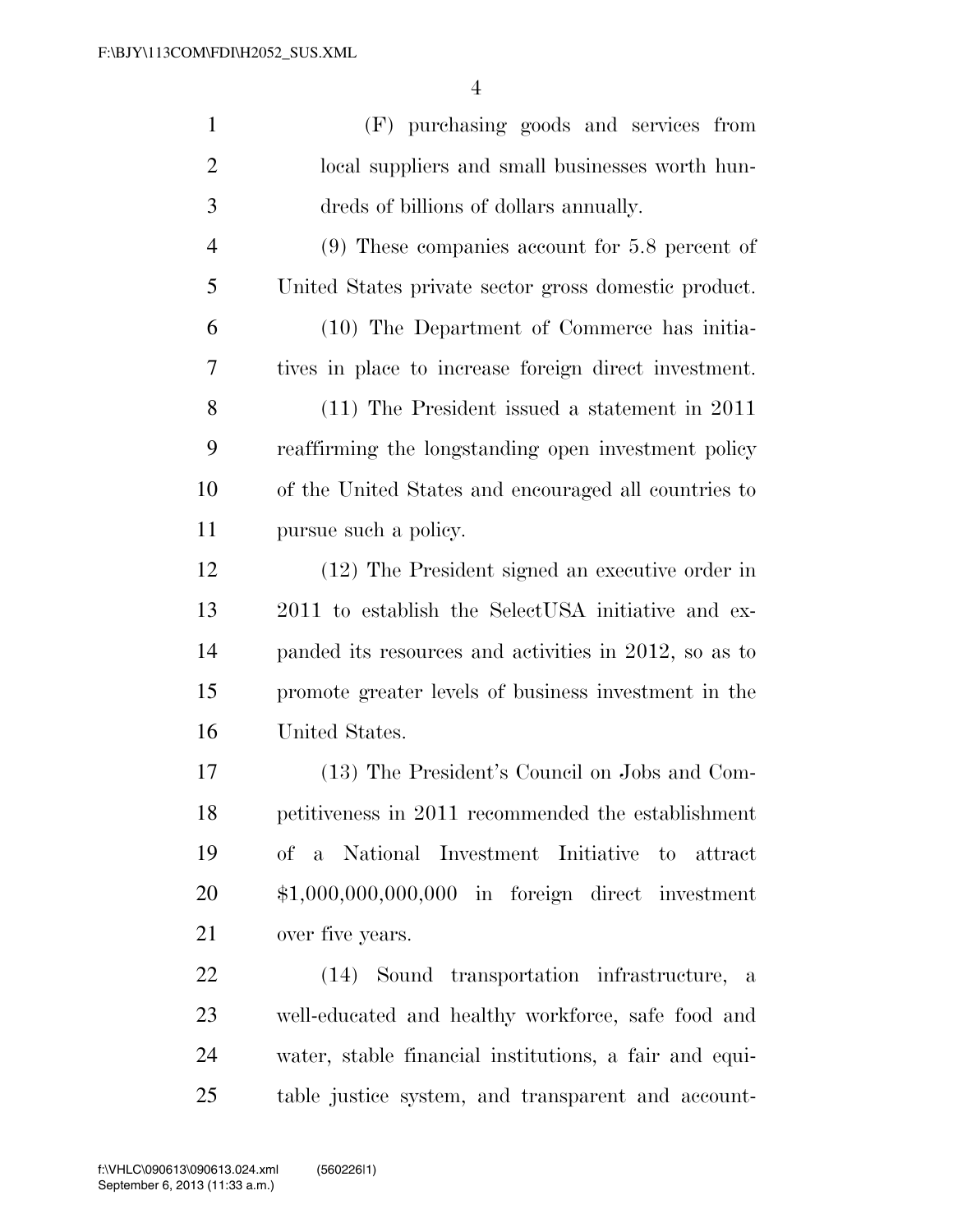| $\mathbf{1}$   | able administrative procedures are important factors |
|----------------|------------------------------------------------------|
| $\overline{2}$ | that contribute to United States global competitive- |
| 3              | ness.                                                |
| $\overline{4}$ | SEC. 3. SENSE OF CONGRESS.                           |
| 5              | It is the sense of Congress that—                    |
| 6              | (1) the ability of the United States to attract      |
| 7              | foreign direct investment is directly linked to the  |
| 8              | long-term economic prosperity, global competitive-   |
| 9              | ness, and security of the United States;             |
| 10             | $(2)$ it is a top national priority to enhance the   |
| 11             | global competitiveness, prosperity, and security of  |
| 12             | the United States by—                                |
| 13             | (A) removing unnecessary barriers to for-            |
| 14             | eign direct investment and the jobs that it cre-     |
| 15             | ates throughout the United States; and               |
| 16             | (B) promoting policies to ensure<br>the              |
| 17             | United States remains the premier global des-        |
| 18             | tination in which to invest, hire, innovate, and     |
| 19             | manufacture products;                                |
| 20             | (3) maintaining the United States' commitment        |
| 21             | to open investment policy encourages other countries |
| 22             | to reciprocate and enables the United States to open |
| 23             | new markets abroad for United States companies       |
| 24             | and their products;                                  |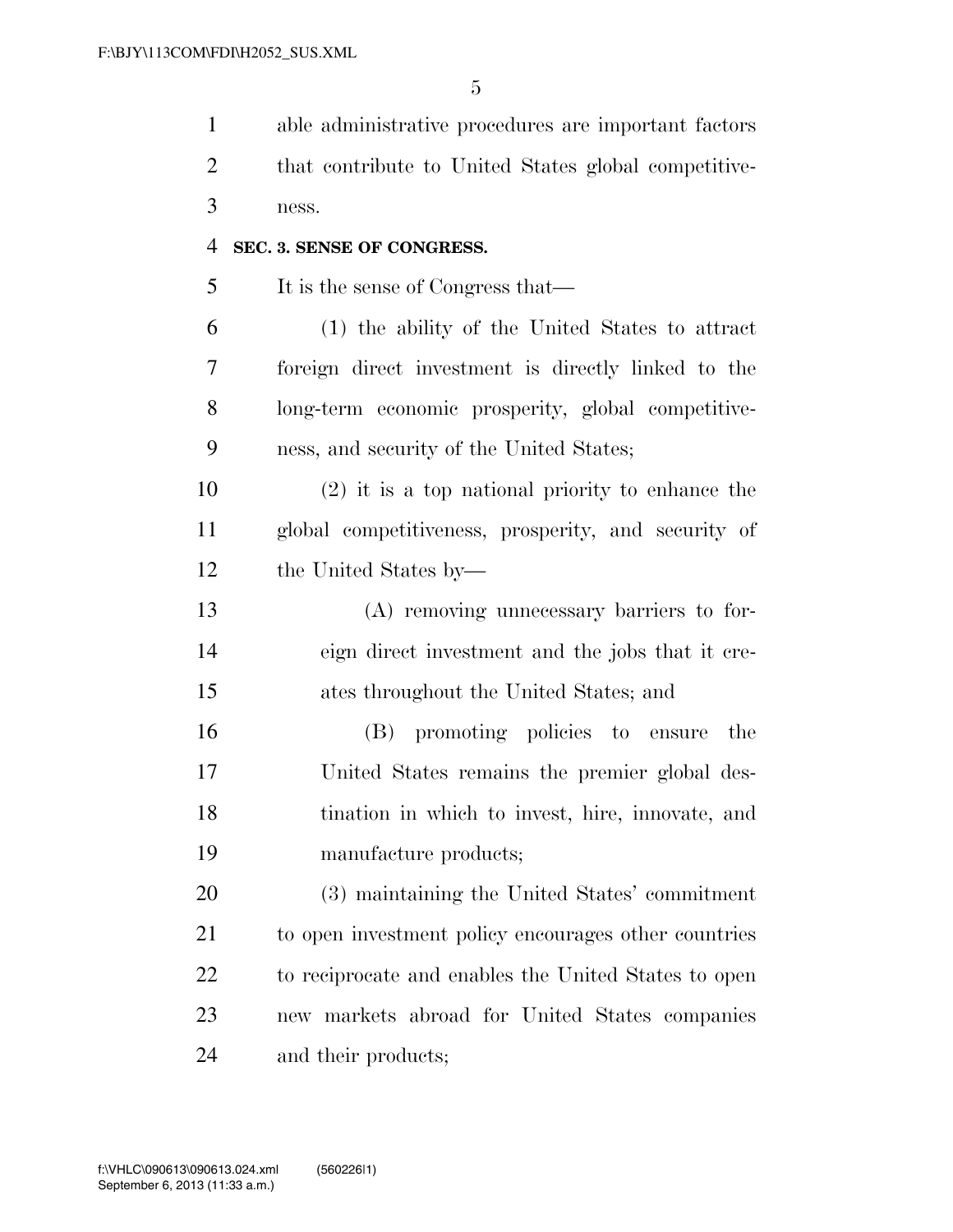(4) while foreign direct investment can enhance the Nation's economic strength, policies regarding foreign direct investment should reflect national se- curity interests and should not disadvantage domes-tic investors or companies; and

 (5) United States efforts to attract foreign di- rect investment should be consistent with efforts to maintain and improve the domestic standard of liv-ing.

#### **SEC. 4. FOREIGN DIRECT INVESTMENT REVIEW.**

 (a) REVIEW.—The Secretary of Commerce, in coordi- nation with the Federal Interagency Investment Working Group and the heads of other relevant Federal depart- ments and agencies, shall conduct an interagency review of the global competitiveness of the United States in at-tracting foreign direct investment.

 (b) SPECIFIC MATTERS TO BE INCLUDED.—The re- view conducted pursuant to subsection (a) shall include a review of—

 (1) the current economic impact of foreign di-21 rect investment in the United States, with particular focus on manufacturing, research and development, trade, and jobs;

 (2) trends in global cross-border investment flows and the underlying factors for such trends;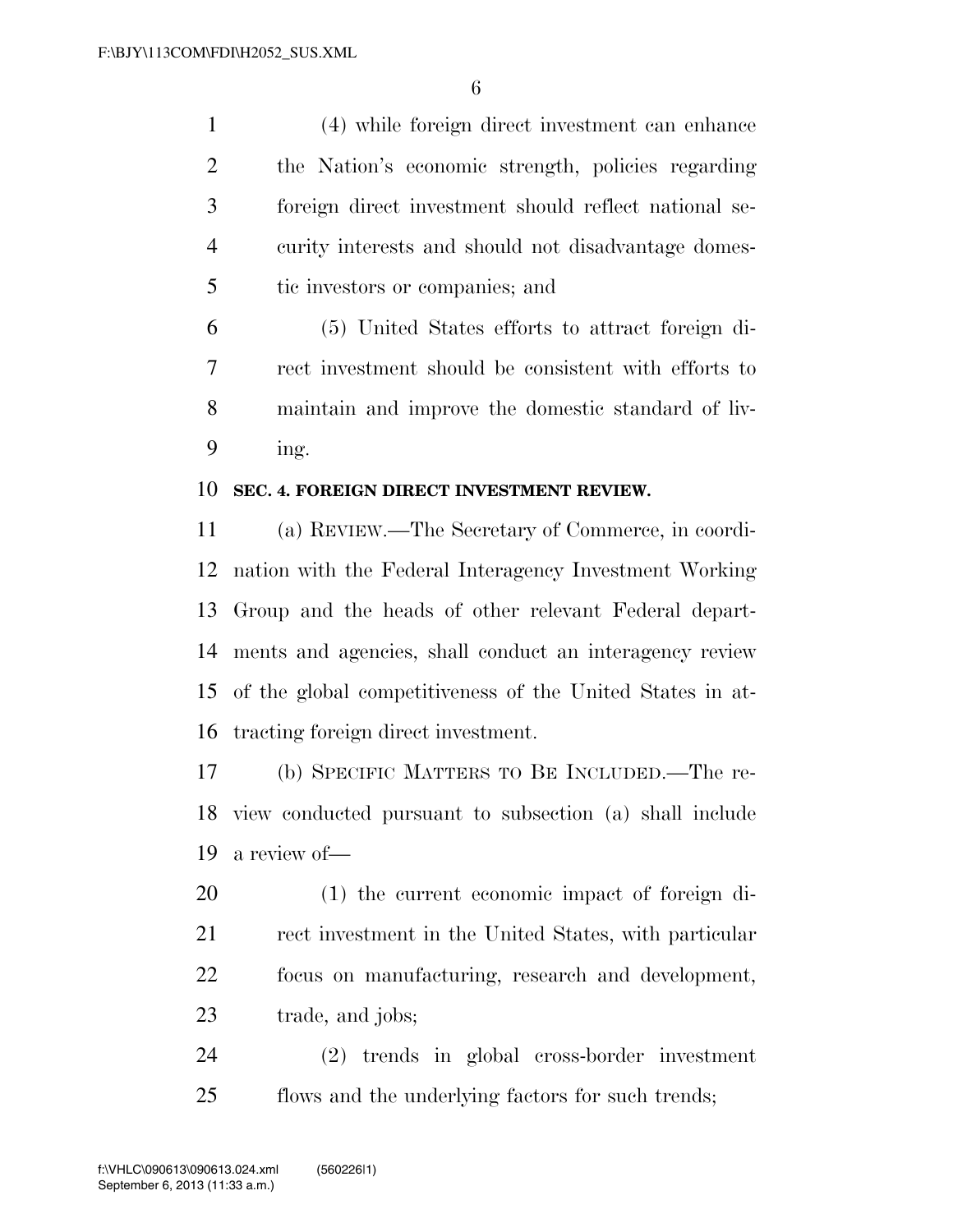| $\mathbf{1}$   | (3) Federal Government policies that are closely           |
|----------------|------------------------------------------------------------|
| $\overline{2}$ | linked to the ability of the United States to attract      |
| 3              | and retain foreign direct investment;                      |
| $\overline{4}$ | (4) foreign direct investment as compared to di-           |
| 5              | rect investment by domestic entities;                      |
| 6              | (5) foreign direct investment that takes the               |
| 7              | form of greenfield investment as compared to foreign       |
| 8              | direct investment reflecting merger and acquisition        |
| 9              | activity;                                                  |
| 10             | (6) the unique challenges posed by foreign di-             |
| 11             | rect investment by state-owned enterprises;                |
| 12             | (7) ongoing Federal Government efforts to im-              |
| 13             | prove the investment climate and facilitate greater        |
| 14             | levels of foreign direct investment in the United          |
| 15             | States;                                                    |
| 16             | (8) innovative and noteworthy State, regional,             |
| 17             | and local government initiatives to attract foreign in-    |
| 18             | vestment; and                                              |
| 19             | $(9)$ initiatives by other countries in order to           |
| 20             | identify best practices for increasing global competi-     |
| 21             | tiveness in attracting foreign direct investment.          |
| 22             | (c) LIMITATION.—The review conducted pursuant to           |
| 23             | subsection (a) shall not address laws or policies relating |
| 24             | to the Committee on Foreign Investment in the United       |
| 25             | States.                                                    |